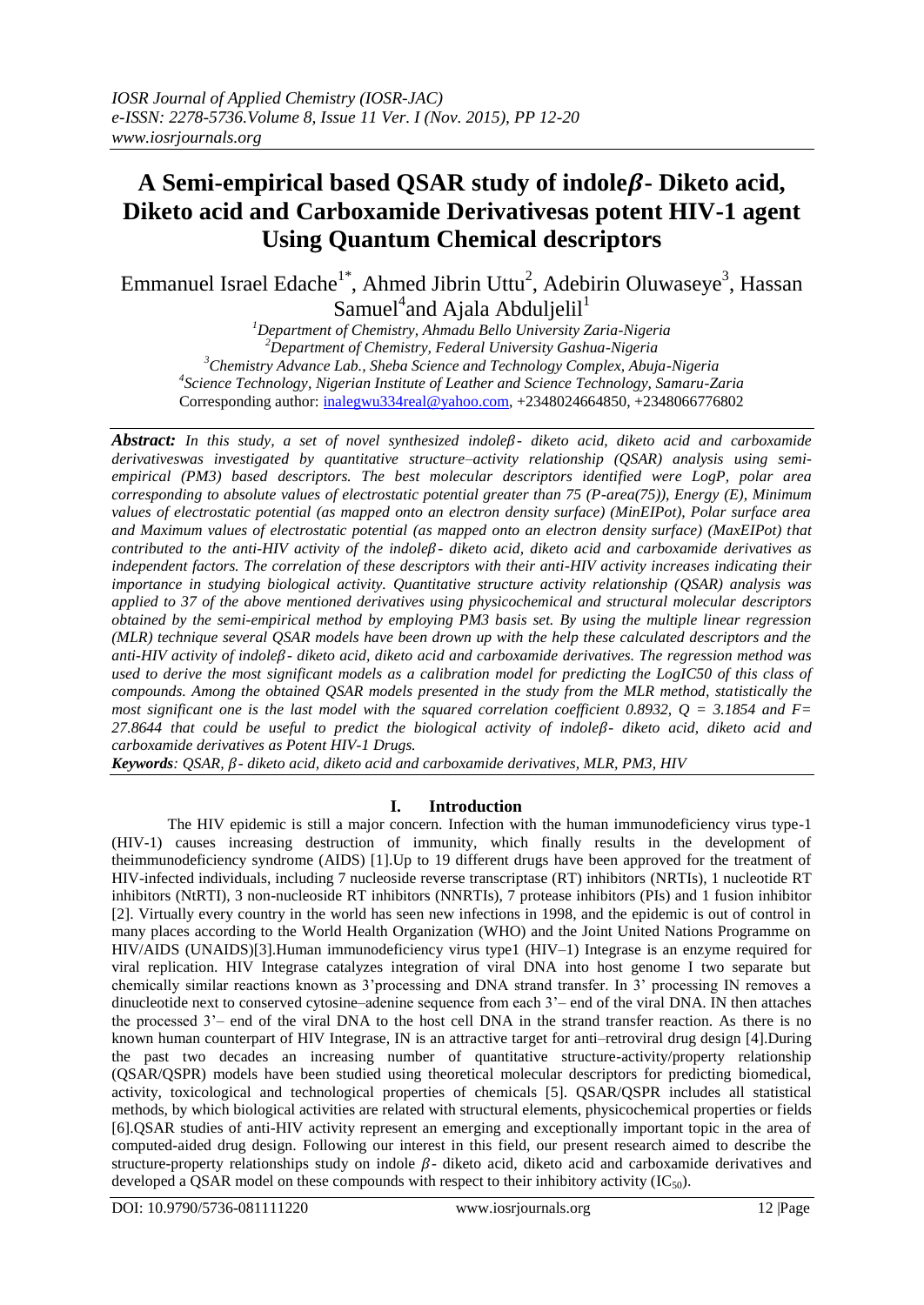## **2.1**. **Experimental data set**

### **II. Materials And Methods**

The experimental inhibitory concentrations  $(IC_{50})$  in micromolar units of selected indole $\beta$ - diketo acid, diketo acid and carboxamide derivatives against HIV integrase inhibitors are extracted from a recent publication[7, 8]. In Table 1 we provide the experimental activities, and for modeling purposes these values are converted into logarithm units  $(-\log_{10}IC_{50})$ .

### **2.2Structural calculations**

In the first step, the structures of the 37 investigated molecules were pre-optimized using the current geometry included in the Spartan'14 package version 1.1.2 [9]. In the next step, the minimized structures were refined using the semi-empirical PM3 Hamiltonian also implemented in Spartan'14 version 1.1.2 [9]. For geometry optimization. To display the "real" spatial orientation of the substituents of the indole $\beta$ - diketo acid, diketo acid and carboxamide derivatives. (Fig. 1,2,3, 4and 5 atom numbering as per the IUPAC convention).

Figure 1: Compound 1-8

Figure 2: Compound 9-11

Figure 3: Compound 12-15

Figure 4: Compound 16-23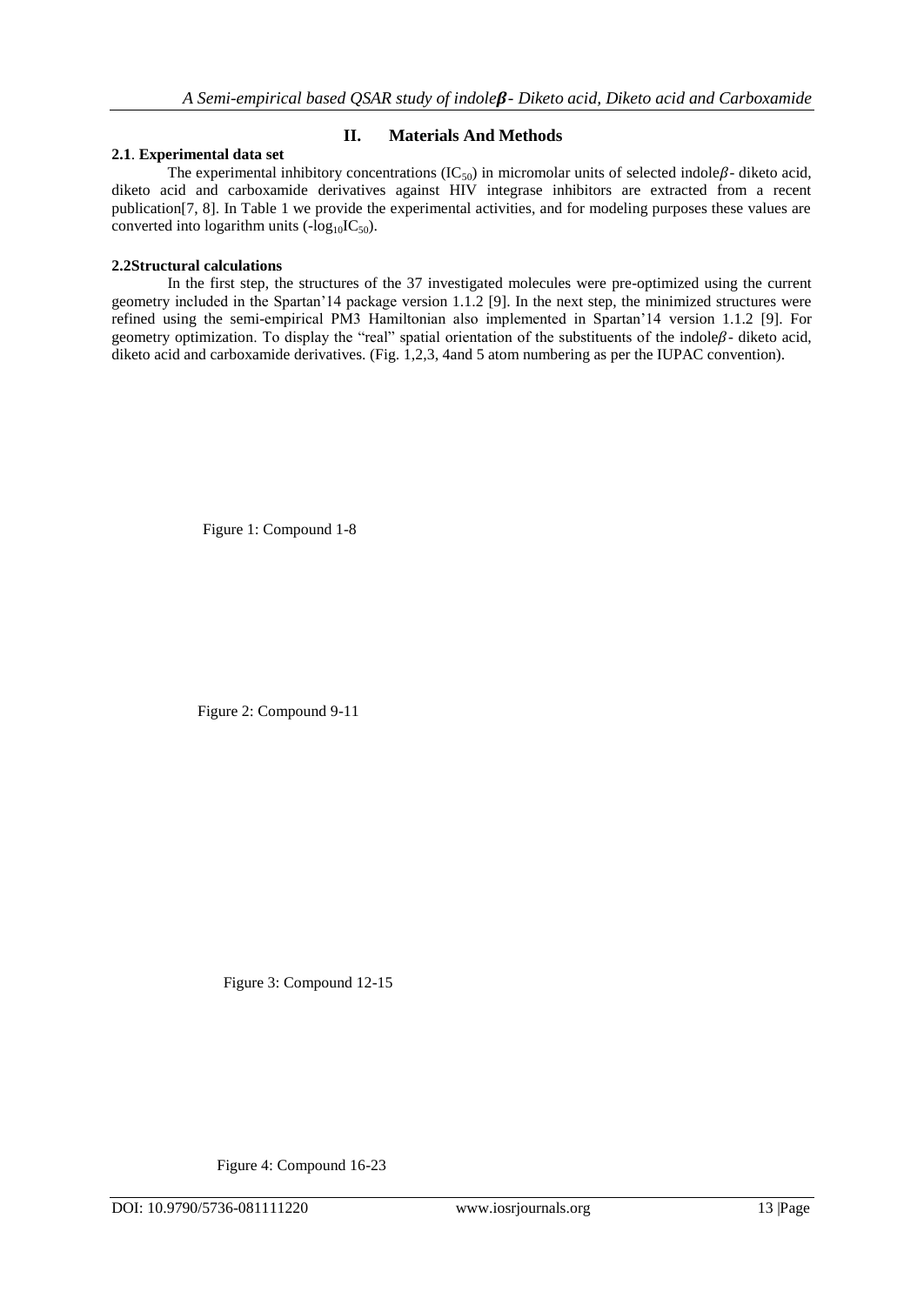| Table 1: Indole $\beta$ - diketo acid, diketo acid and carboxamide derivatives selected with their activities |                |                       |                    |                                                                    |                 |               |  |  |  |  |
|---------------------------------------------------------------------------------------------------------------|----------------|-----------------------|--------------------|--------------------------------------------------------------------|-----------------|---------------|--|--|--|--|
| Compd No                                                                                                      | R              | R1                    |                    | R <sub>2</sub><br>X                                                |                 | $Log IC_{50}$ |  |  |  |  |
| $\mathbf{1}$                                                                                                  | $\rm H$        | H                     |                    | CH <sub>3</sub><br>$2-CO$                                          |                 | 0.7780        |  |  |  |  |
| $\boldsymbol{2}$                                                                                              | H              | H                     |                    | CH <sub>2</sub> CH <sub>3</sub><br>CH <sub>2</sub> CH <sub>3</sub> | $2-CO$          | 0.2040        |  |  |  |  |
| $3*$                                                                                                          |                |                       | OCH <sub>2</sub> O |                                                                    | $2-CO$          | 0.6990        |  |  |  |  |
| 4                                                                                                             | H              |                       | H                  |                                                                    | $2-CO$          | 0.0000        |  |  |  |  |
| 5                                                                                                             |                |                       | OCH <sub>2</sub> O |                                                                    | $2-CO$          | 0.3010        |  |  |  |  |
| 6                                                                                                             | H              |                       | H                  |                                                                    | $3-CO$          | 0.3010        |  |  |  |  |
| 7<br>$8*$                                                                                                     | H              | $\, {\rm H}$          |                    | CH <sub>2</sub> CH <sub>3</sub>                                    | $3-CO$          | 0.4770        |  |  |  |  |
|                                                                                                               | Η              | H                     |                    | Bn                                                                 | $3-CO$          | 0.0000        |  |  |  |  |
| Compd No                                                                                                      | ${\bf R}$      | R1                    |                    | R2<br>$\mathbf X$                                                  |                 | Log $IC_{50}$ |  |  |  |  |
| $9*$                                                                                                          |                | OCH <sub>2</sub> O    |                    | $2-CO$<br>CH <sub>3</sub>                                          |                 | 1.6990        |  |  |  |  |
| $10\,$                                                                                                        |                | OCH <sub>2</sub> O    |                    | $2-CO$<br>$CH_2CH_3$                                               |                 | 1.8130        |  |  |  |  |
| 11                                                                                                            |                | OCH <sub>2</sub> O    |                    | CH <sub>3</sub><br>$3-CO$                                          |                 | 1.7780        |  |  |  |  |
| Compd No                                                                                                      | R <sub>1</sub> |                       | R2                 | R <sub>3</sub>                                                     |                 | IC50          |  |  |  |  |
| 12                                                                                                            | $4'$ -Cl       |                       |                    |                                                                    |                 | 0.000         |  |  |  |  |
| 13                                                                                                            | $3'$ -F        |                       |                    |                                                                    |                 | 0.602         |  |  |  |  |
| 14                                                                                                            |                |                       | $4-OCH3$           |                                                                    |                 | 0.824         |  |  |  |  |
| $15*$                                                                                                         |                |                       | $3-OCH3$           |                                                                    |                 | 0.854         |  |  |  |  |
| Compd No.                                                                                                     | $R_1$          |                       | $R_2$              | $R_3$                                                              |                 | $LogIC_{50}$  |  |  |  |  |
| $16*$                                                                                                         | $4-F$          |                       |                    |                                                                    |                 | 1.000         |  |  |  |  |
| $17\,$                                                                                                        | $\, {\rm H}$   |                       |                    |                                                                    |                 | 0.638         |  |  |  |  |
| 18                                                                                                            | $2-Cl$         |                       |                    |                                                                    |                 | 0.432         |  |  |  |  |
| 19                                                                                                            | $4-Cl$         |                       |                    |                                                                    |                 | 0.420         |  |  |  |  |
| 20                                                                                                            |                | 4-F, 3-Cl             |                    |                                                                    |                 | 1.398         |  |  |  |  |
| $21*$                                                                                                         | $4-F$          |                       | <b>CN</b>          |                                                                    |                 | 1.699         |  |  |  |  |
| 22                                                                                                            | $4-F$          |                       | Br                 |                                                                    |                 | 1.523         |  |  |  |  |
| 23                                                                                                            | $4-F$          |                       | Ι                  |                                                                    |                 | 1.699         |  |  |  |  |
| Compd No.                                                                                                     | $R_1$          |                       |                    | $R_2$                                                              | $R_3$           | $LogIC_{50}$  |  |  |  |  |
| $24*$                                                                                                         |                | NHCOCH <sub>3</sub>   |                    | CH <sub>3</sub>                                                    | 4-fluorotoluene | 2.155         |  |  |  |  |
| $25\,$                                                                                                        |                | $NH-SO2-CH3$          |                    | CH <sub>3</sub>                                                    | 4-fluorotoluene | 2.097         |  |  |  |  |
| 26                                                                                                            |                | NHCO-N(CH3) $_2$      |                    | CH <sub>3</sub>                                                    | 4-fluorotoluene | 1.745         |  |  |  |  |
| $27*$                                                                                                         |                | NHSO2-N(CH3) $_2$     |                    | CH <sub>3</sub>                                                    | 4-fluorotoluene | 1.921         |  |  |  |  |
| $28\,$                                                                                                        |                | NHCOCO-N(CH3)2        |                    | CH <sub>3</sub>                                                    | 4-fluorotoluene | 2.000         |  |  |  |  |
| 29                                                                                                            |                | NHCOCO-OCH3           |                    | CH <sub>3</sub>                                                    | 4-fluorotoluene | 1.824         |  |  |  |  |
| 30                                                                                                            |                | NHCOCO-OH             |                    | CH <sub>3</sub>                                                    | 4-fluorotoluene | 2.398         |  |  |  |  |
| 31                                                                                                            |                | $N(CH3)COCO-N(CH3)_2$ |                    | CH <sub>3</sub>                                                    | 4-fluorotoluene | 1.824         |  |  |  |  |
| 32                                                                                                            |                | NHCO-pyridazine       |                    | CH <sub>3</sub>                                                    | 4-fluorotoluene | 1.824         |  |  |  |  |
| 33                                                                                                            |                | NHCO-pyrimidine       |                    | CH <sub>3</sub>                                                    | 4-fluorotoluene | 2.155         |  |  |  |  |
| 34                                                                                                            |                | NHCO-oxazole          |                    | CH <sub>3</sub>                                                    | 4-fluorotoluene | 2.155         |  |  |  |  |
| $35*$                                                                                                         |                | NHCO-thiazole         |                    | CH <sub>3</sub>                                                    | 4-fluorotoluene | 2.097         |  |  |  |  |
| 36                                                                                                            |                | NHCO-1H imidazole     |                    | CH <sub>3</sub>                                                    | 4-fluorotoluene | 2.222         |  |  |  |  |
| $37*$                                                                                                         |                | NHCO-1,3,4-oxadiazole |                    | CH <sub>3</sub>                                                    | 4-fluorotoluene | 1.8224        |  |  |  |  |
|                                                                                                               |                |                       |                    |                                                                    |                 |               |  |  |  |  |

# Figure 5: Compound 24-37

\*Test set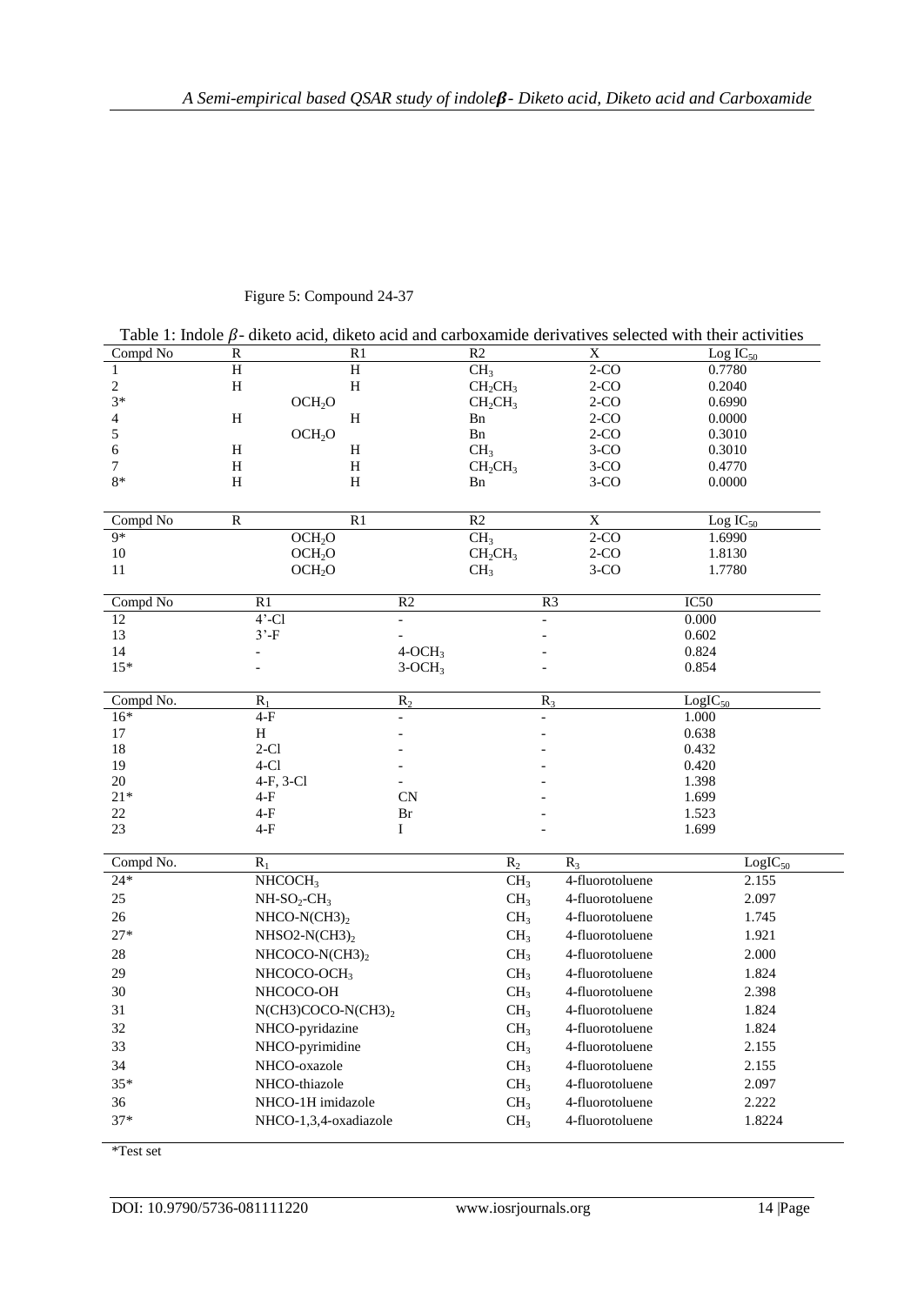### **2.3.Statistical Analyses**

#### **2.3.1**. **Multiple Linear Regression (MLR)**

Multiple linear regression analysis of molecular descriptors was carried out using the Microsoft Excel for Windows. Multiple linear regression (MLR) is a method used to model the relationship between two or more explanatory variables and a response variable by fitting a linear equation to the observed was employed to correlate the binding affinity and molecular descriptors [10]. This method has been widely applied in many QSAR studies, and has upheld to be a useful linear regression method to build QSAR models that may explore forthright the properties of the chemical structure in combination with its ability of inducing a pharmacological response [11]. The advantage of MLR is its simple method and easily interpretable mathematical expression. In the equations, the figures in the parentheses are the standard errors of the regression coefficients, N is the total number of compounds in the data set,  $N_{training}$  is the number of compound in the training set,  $N_{test}$  is the number of compound in the test set, R is the correlation coefficient,  $R^2$  is the determination coefficient,  $Q^2$  is the leave many out(LOO) cross validated, F is the significance test (F-test), *RMSECV* is the root mean square error of cross validation(training set), *RMSEP* is the root mean square error of prediction(external validation set) Se is the standard error of estimate represents standard deviation which is measured by the error mean square, which

expresses the variation of the residuals or the variation about the regression line. Therefore, standard deviation is an absolute measure of quality of fit and should have low value for the regression to be significant. PRESS is the predictive residual sum of the squares,  $R_{pred}^2$  is the correlation coefficient of multiple determination (external validation set). F-test values are for all equation statistically significant at 95% level probability.

 $R^2$ ,  $Q^2$ , *RMSECV*,  $Q$ , and *RMSEP* of a model can be obtained from:

$$
R^{2} = 1 - \frac{\sum (Y_{obs} - Y_{cal})^{2}}{\sum (Y_{obs} - \bar{Y})^{2}}
$$
 (1)

 $R^2$  is a measure of explained variance. Each additional X variable added to a model increases  $R^2$ .  $R^2$  is a relative measure of fit by the regression equation. Correspondingly, it represents the part of the variation in the observed data that is explained by the regression.

Calculation of  $Q^2$  (cross-validated  $R^2$ ) is called as internal validation.

$$
Q^{2} = 1 - \frac{\Sigma(Y_{obs} - Y_{pred})^{2}}{\Sigma(Y_{obs} - \bar{Y})^{2}} \tag{2}
$$
\n
$$
RMSECV = \sqrt{\sum \frac{(Y_{obs} - Y_{pred})^{2}}{N}} \tag{3}
$$

Where,  $Y_{obs}$ ,  $Y_{pred}$  and  $N$  indicate observed, predicted activity values and number of samples in the training set respectively and  $\bar{Y}$  indicates mean activity value. A model is considered acceptable when the value of  $Q^2$ exceeds 0.5. External validation or predictability of the models are performed by calculating predictive  $R^2(R_{pred}^2)$ .

$$
R_{pred}^2 = 1 - \frac{\Sigma (Y_{pred} (Test)^{-Y}_{Test})^2}{\Sigma (Y_{(Test)^{-Y}_{training}})^2}
$$
 (4)

$$
RMSEP = \sqrt{\sum \frac{(Y_{pred (Test)} - Y_{Test})^2}{M}}
$$
 (5)

Where,  $Y_{pred(Test)}$ ,  $Y_{(test)}$  and *M* indicate predicted, observed activity values and number of samples respectively of the test set compounds and  $\bar{Y}_{training}$  indicates mean of observed activity values of the training set. For a predictive QSAR model, the value of  $R_{pred}^2$  should be more than 0.5 [6, 12, 13].

However, this is not a sufficient condition to guarantee that the model is really predictive. It is also recommended to check:

1) the slope K or K' of the linear regression lines between the observed activity and the predicted activity in the external validation, where the slopes should be  $0.85 \le K \le 1.15$  or  $0.85 \le K \le 1.15$  and

2) the absolute values of the difference between the coefficients of multiple determination,  $R_o^2$  and  $R_o^2$  smaller than 0.3 [14].

Q is the quality factor [15, 16]. The quality factor Q is used to decide the predictive potential of the models. The quality factor Q is defined as the ratio of correlation coefficient to the standard error of estimation. We found it to be a good parameter to explain the predictive potential of the models proposed by us. The higher the value of Q the better is the predictive potential of the models [15-17].

$$
Q = \frac{R}{SE}
$$
 (6)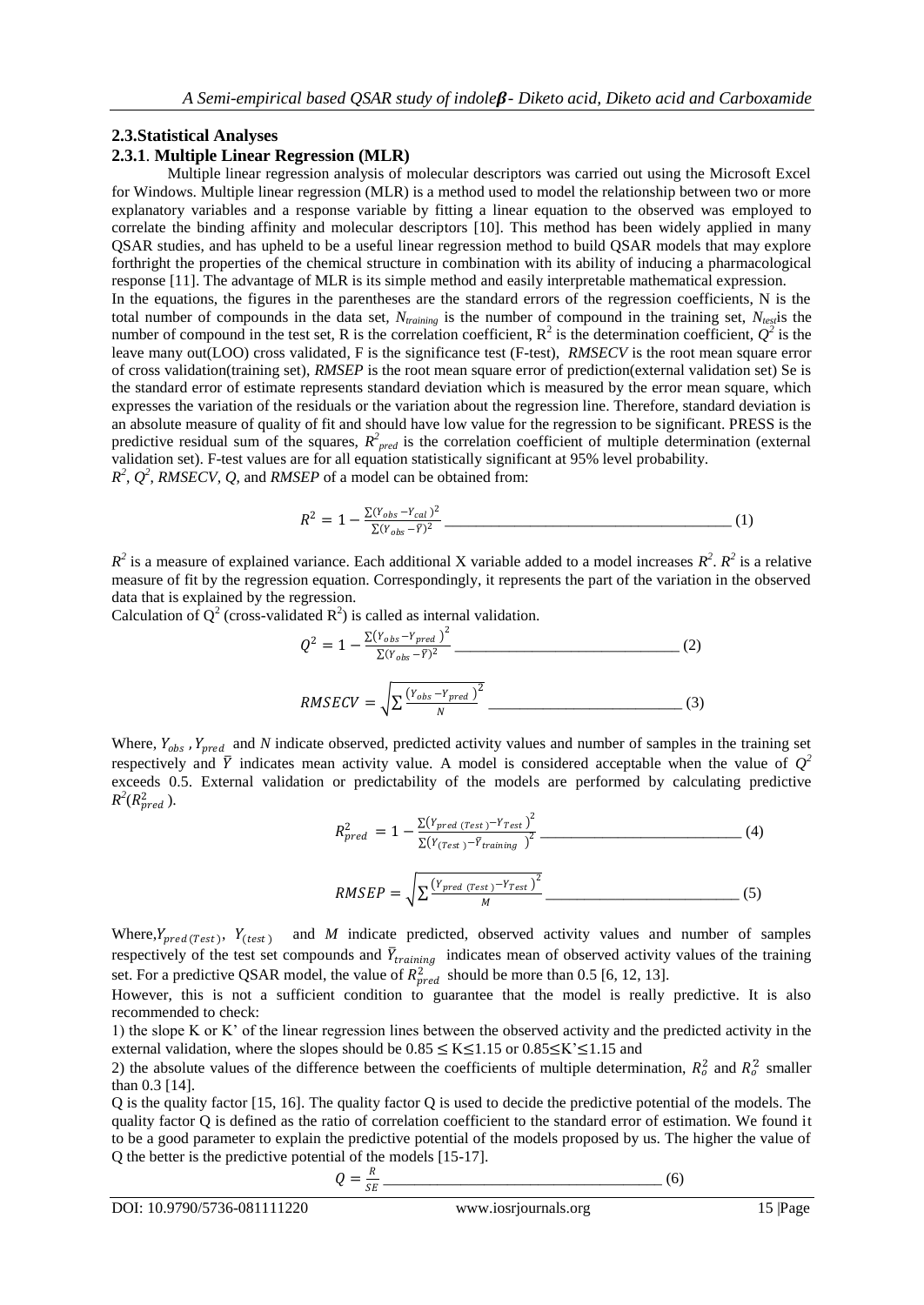#### **2.4Y-Randomization Test**

The Y-randomization test is a widely used technique that displays the robustness of a QSAR model, being a measure of the model over[18]. The biological activity is randomly shuffled and a new QSAR model is developed using the same descriptors. The procedure is repeated several times and a new QSAR model are developed. The obtained MLR model (after 500 randomizations) must have low  $R^2$  and  $Q^2_{cv}$ values. If the opposite happens then an acceptable QSAR model cannot be obtained for the specific modeling and data [19].

### **III. Results And Discussion**

In the present study authors tried to develop best QSAR model to explain the correlation between the physicochemical parameters and HIV integrase inhibitory activity of indole $\beta$ -diketo acid, diketo acid and carboxamide derivatives. After regression analysis on the Excel software, the best equation received for 3' processing inhibitory activity was-

#### 4-variables, **Model-1**:

$$
pIC_{50} = -0.4107(\pm 0.3258) - 0.1423(\pm 0.0476)LogP
$$
  
\n
$$
- 0.1441(\pm 0.0653)Dipole M. - 0.0014(\pm 0.0004)Energy + 0.0104(\pm 0.0022)P
$$
  
\n
$$
- Area(75)
$$
  
\n
$$
N = 37, N_{training} = 27, N_{test} = 10, R = 0.9218, R^2 = 0.8498, R_{adj} = 0.8225, SE = 0.3354, F
$$
  
\n
$$
= 31.1188, PRESS = 1.4038, RMSECV = 0.3028, RMSEP = 0.3748, Q = 2.7484, R_{pred}^2
$$
  
\n
$$
= 0.7100,
$$
  
\n
$$
K = 0.7673 and K' = 0.9904, where 0.85 \le K \text{ or } K' \le 1.15, /R_o^2 - R_0^2/ = 0.05
$$
  
\n
$$
< 0.3, \frac{(R^2 - R_o^2)}{R^2} = 0.1056 > 0.1,
$$

**Model-2**:

 $pIC_{50} = -0.6112(\pm 0.3384) - 0.1715(\pm 0.0453) LogP$  $-0.1228 (\pm 0.0643)$ Dipole M. $-0.0016 (\pm 0.0004)$ Energy +  $0.0150 (\pm 0.0032)$ Acc. P  $-\text{Area}(75)$  $N = 37$ ,  $N_{training}$  = 27,  $N_{test}$  = 10,  $R = 0.9201$ ,  $R^2 = 0.8465$ ,  $R_{adj}$  = 0.8186,  $SE = 0.3391$ ,  $F =$ 30.3345, PRESS = 1.2874, RMSECV = 0.3061, RMSEP = 0.3588,  $Q = 2.7134$ ,  $R_{pred}^2 = 0.7340$ ,  $K =$ 

 $0.7496$  and  $K^{'} = 1.0024$ , where  $0.85 \le K$  or  $K^{'} \le 1.15$ ,  $/R_o^2 - R_0^2/ = 0.0174 < 0.3$ ,  $\frac{(R^2 - R_o^2)}{R^2} = 0.1123 > 0.1$ 

#### **Model-3**:

$$
pIC_{50} = -0.4266(\pm 0.3381) - 0.1421(\pm 0.0484)LogP
$$
  
\n
$$
- 0.1400(\pm 0.0665)Dipole M. -0.0014(\pm 0.0004)Energy_{(aq)} + 0.0097(\pm 0.0022)P
$$
  
\n
$$
- Area(75)
$$
  
\n
$$
N = 37, N_{training} = 27, N_{test} = 10, R = 0.9192, R^2 = 0.8449, R_{adj} = 0.8167, 0.8167, SE = 0.3408, F =
$$
  
\n29.9615, *PRESS* = 1.3553, *RMSECV* = 0.3077, *RMSEP* = 0.3681, *Q* = 2.697,  $R_{pred}^2 = 0.7200$ ,  $K =$   
\n0.7628 and  $K' = 0.9882$ , where  $0.85 \le K$  or  $K' \le 1.15, /R_o^2 - R_0^2/= 0.0338 < 0.3, \frac{(R^2 - R_o^2)}{R^2} = 0.1056 > 0.1$ 

5-variables

#### **Model-4**:

 $pIC_{50} = -0.0396(\pm 0.3593) - 0.1453(\pm \pm 0.0442)LogP$  $-0.1788(\pm 0.0629)$ Dipole M.  $-0.0016(\pm 0.0004)$ Energy<sub>(aq)</sub>  $-0.0131(\pm 0.0056)$ PSA  $+ 0.0166(\pm 0.0036)P - Area(75)$  $N = 37$ ,  $N_{training} = 27$ ,  $N_{test} = 10$ ,  $R = 0.9364$ ,  $R^2 = 0.8768$ ,  $R_{adj} = 0.8474$ ,  $SE = 0.3110$ ,  $F =$ 29.8815, PRESS = 1.3487, RMSECV = 0.2742, RMSEP = 0.3672,  $Q = 3.0109$ ,  $R_{pred}^2 = 0.7214$ ,  $K = 0.8031$  and  $K^{'} = 0.9953$ , where  $0.85 \le K$  or  $K^{'} \le 1.15$ ,  $/R_o^2 - R_0^2/$   $= 0.0779 < 0.3$ ,  $\frac{(R^2 - R_o^2)}{P^2}$  $R^2$  $= 00884 < 0.1$ 

#### **Model-5**:

 $pIC_{50} = -0.0335(\pm 0.3498) - 0.1464(\pm 0.0442) LogP$  $-0.1808(\pm 0.0629)$ Dipole M.  $-0.0016(0.0004)$ Energy  $-0.0119(\pm 0.0056)$ PSA  $+ 0.0168(\pm 0.0036)P - Area(75)$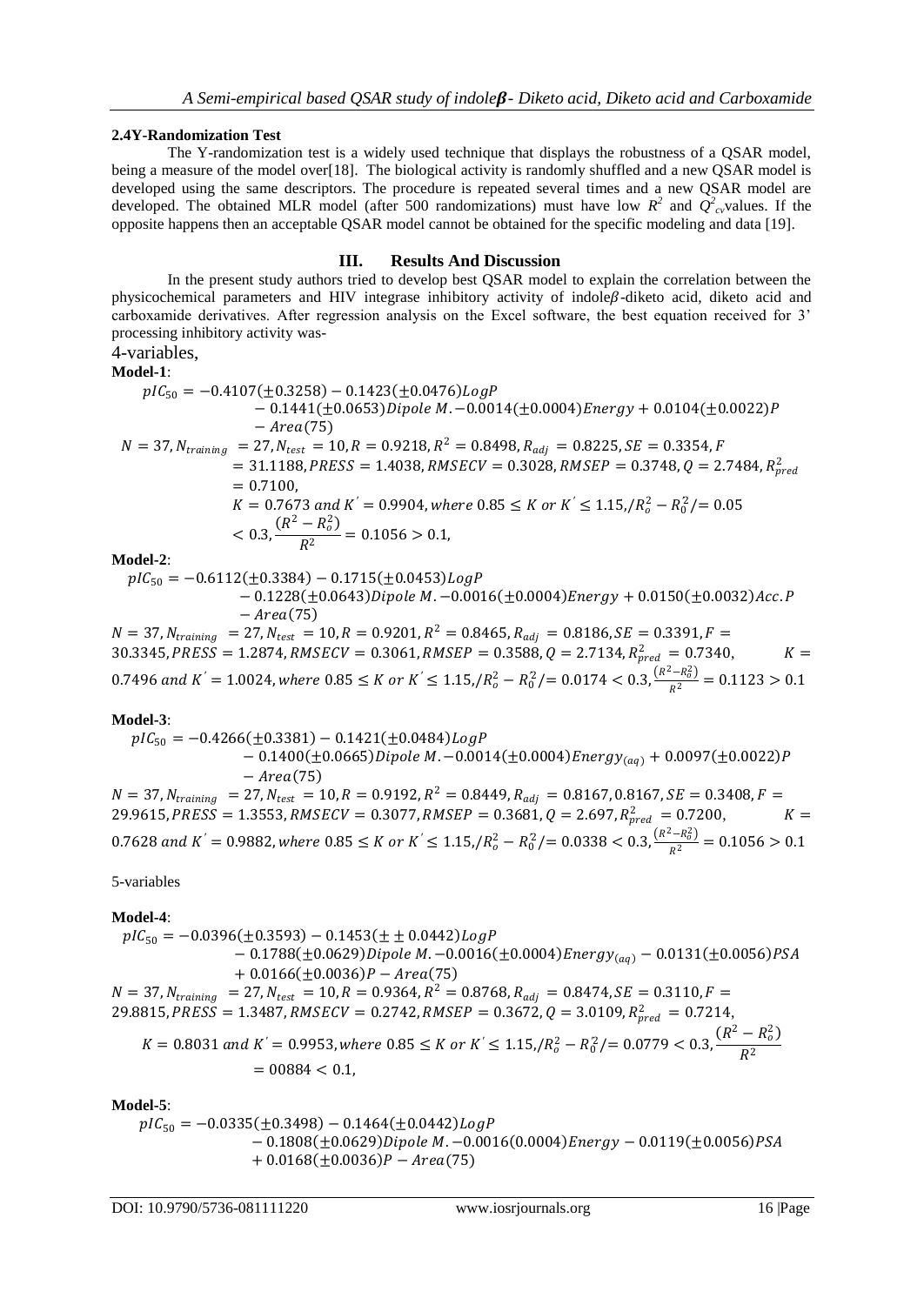$N = 37$ ,  $N_{training} = 27$ ,  $N_{test} = 10$ ,  $R = 0.9363$ ,  $R^2 = 0.8767$ ,  $R_{adj} =$ ,  $SE = 0.3111$ ,  $F = 29.8571$ ,  $PRESS =$ 1.3047, RMSECV = 0.2743, RMSEP = 0.3612,  $Q = 3.010$ ,  $R_{pred}^2 = 0.7305$ ,  $K = 0.8098$  and  $K' =$  $0.9826$ , where  $0.85 \le K$  or  $K' \le 1.15$ ,  $/R_o^2 - R_0^2$  /=  $0.0652 < 0.3$ ,  $\frac{(R^2 - R_o^2)}{R^2} = 0.0924 < 0.1$ 

6-variable

**Model-6**:  $pIC_{50} = 2.3804(\pm 0.9980) - 0.3449(\pm 0.0620) LogP + 0.0188(\pm 0.0036)P - Area(75)$  $-0.0018(\pm 0.0004)$ Energy + 0.0127( $\pm 0.0037$ )MinEIPot  $-0.0287(\pm 0.0082)$ PSA  $+ 0.0084 (\pm 0.0040)$ MaxElPot  $N = 27$ ,  $N_{training} = 27$ ,  $N_{test} = 10$ ,  $R = 0.9451$ ,  $R^2 = 0.8932$ ,  $R_{adj} =$ ,  $SE = 0.2967$ ,  $F = 27.8644$ ,  $PRESS =$ 0.9168, RMSECV = 0.2554, RMSEP = 0.3028,  $Q = 3.5043$ ,  $R_{pred}^2 = 0.8106$ ,

 $K = 0.85$  and  $K^{'} = 0.9838$ , where  $0.85 \le K$  or  $K^{'} \le 1.15$ ,  $/R_o^2 - R_0^2/$  =  $0.0225 < 0.3$ ,  $\frac{(R^2 - R_o^2)}{R^2}$  $\frac{67}{R^2}$  = 0.0673  $< 0.1$ .

Where IC<sub>50</sub> is the molar concentration of the drugleading to 50% inhibition of enzyme Integrase, LogP = Partition coefficient, DM. = Dipole moment,  $E =$  Energy, P-Area(75)=Polar area corresponding to absolute values of the electrostatic potential greater than 75, Acc. P-Area(75) = Accessible polar area corresponding to absolute values of the electrostatic potential greater than 75. PSA= Polar surface area, MinEIPot = Minimum values of the electrostatic potential (as mapped onto an electron density surface), E(aq) = Aqueous energy, In the above equations  $N_{training}$  is the number of compounds used to derive the model and values in parentheses are the 95% confidence limit of respective coefficient,  $R =$  correlation coefficient,  $SE =$  Standard error of estimation  $F = F$ -ratio between variances of calculated and observed value, R<sup>2</sup>squared correlation coefficient, Q<sup>2</sup><sub>cv</sub> = cross validated squared correlation coefficient, RMSECV= Root mean square error of cross-validation (training set) , RMSEP = Root mean square error of prediction (external validation set),  $Q =$  quality factor. We extended our study for eight parametric correlations as they are permitted for a data set of 37 compounds in accordance with the lower limit of rule of thumb. The calculated and predicted (LOO) activities of the compounds by the above models are shown in Table 2.

**Model–1** shows good correlation coefficient (*R*) of 0.9218 between descriptors (LogP, DM, E and P-Area (75))explains 84.98% variance in biological activity. This model also indicates statistical significance >99.9% with F values  $F = 31.1188$ . Cross validated squared correlation coefficient of this model was 0.7784, which shows the good internal prediction power of this model (Fig. 6). The results of the validation steps show that model 1 cannot be classified as a good model, since according to the criteria used, it suffers the last criteria  $\frac{(R^2 - R_o^2)}{R^2}$  = 0.1056, which is greater than 1.

**Model–4** shows good correlation coefficient (*R*) of 0.9364 between descriptors (LogP, DM, E<sub>(aq)</sub>, PSA and P-Area(75)) and HIV integrase integration inhibitory activity. Squared correlation coefficient  $(R^2)$  of 0.8768 explains 87.68% variance in biological activity. This model also indicates statistical significance >99.9% with F values  $F = 29.8815$ . Cross validated squared correlation coefficient of this model was 0.8014, which shows the good internal prediction power of this model (Fig. 7), and cannot be classified as a good model, since the linear regression line between the predicted activity and the observed activity K is less than 0.85.

**Model–6** shows good correlation coefficient (*R*) of 0.9451 between descriptors (LogP, P-Area (75), E, MinEIPot PSA and MaxEIPot) and HIV integrase integration inhibitory activity. Squared correlation coefficient  $(R<sup>2</sup>)$  of 0.8932explains 89.32% variance in biological activity. This model also indicates statistical significance  $>99.9\%$  with F values F = 27.8644. Cross validated squared correlation coefficient of this model was 0.8042, which shows the good internal prediction power of this model (Fig. 8). Therefore, the results of validations steps show that the model can be classified as a good model, since according to the criteria used, it has good internal quality, it is robust, it does not suffer from chance correlation at random, and it shows a good capacity of external predictions.

The predictive ability of model – 1, 4 and 6 was also confirmed by external validation (model – 2, 3 and 5 respectively). The  $R^2_{pred}$  value of the selected model is greater than the prescribed value ( $R^2_{pred}$ >0.5). The QSAR model for training set of 3' processing inhibitionactivity using model –6: To further evaluate the significance of the developed model, it needs to undergo a stability test. For this, standard error of estimate and root mean squares are used. The values of standard error (*SEE*), root mean square error cross validation (*RMSECV*), and root mean squares error prediction (*RMSEP*) in this model are 0.2967, 0.2743 and 0.3612, respectively, which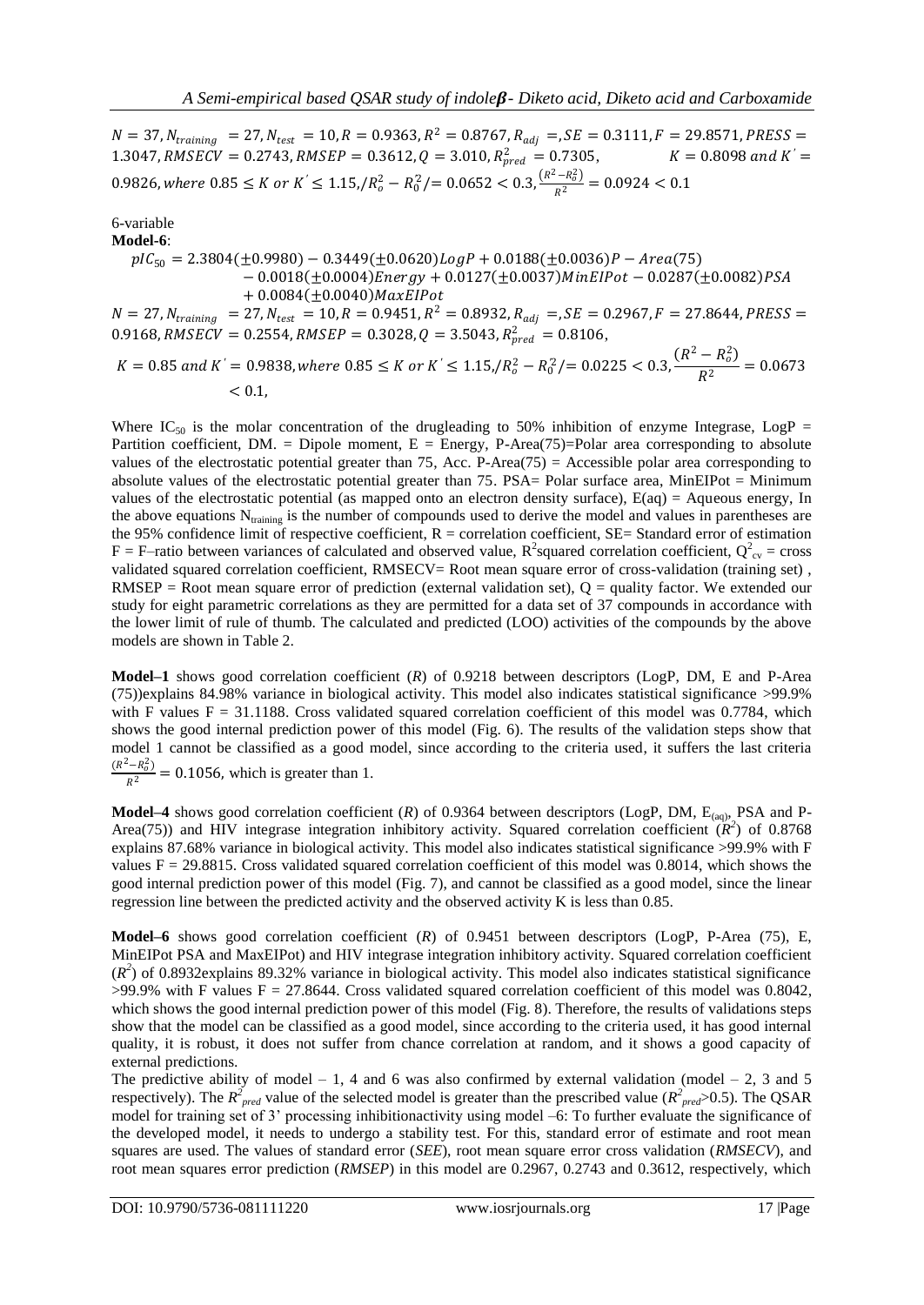further adds to the statistical significance of the developed model. In addition, the low values of *SEE*, *RMSE* and *RMSEP* indicate that the developed QSAR model is stable for predicting unknown compounds in the test set. The high and positive value of quality factor (*Q*) for this QSAR's model suggest its high predictive power and lack of over fitting.

|                  | Table 2. The calculated and predicted (LOO) activities of the compounds by the above models.<br>Predicted |           | Predicted |            | Predicted |            |
|------------------|-----------------------------------------------------------------------------------------------------------|-----------|-----------|------------|-----------|------------|
| Observation      | LogIC50                                                                                                   | Residuals | LogIC50   | Residuals  | LogIC50   | Residuals  |
| IN01             | 0.4065                                                                                                    | 0.37154   | 0.271858  | 0.506142   | 0.481003  | 0.296997   |
| IN02             | 0.3925                                                                                                    | $-0.1885$ | 0.242167  | $-0.03817$ | 0.337824  | $-0.13382$ |
| $IN03*$          | 1.1949                                                                                                    | $-0.4959$ | 1.0046    | $-0.3056$  | 1.2685    | $-0.5696$  |
| IN <sub>04</sub> | 0.356                                                                                                     | $-0.356$  | 0.243665  | $-0.24366$ | 0.167002  | $-0.167$   |
| IN05             | 0.9062                                                                                                    | $-0.6052$ | 0.685643  | $-0.38464$ | 0.801561  | $-0.50056$ |
| IN06             | 0.5505                                                                                                    | $-0.2495$ | 0.632063  | $-0.33106$ | 0.720515  | $-0.41951$ |
| IN <sub>07</sub> | 0.4441                                                                                                    | 0.0329    | 0.476553  | 0.000447   | 0.46276   | 0.01424    |
| 1N08*            | 0.0064                                                                                                    | $-0.0064$ | $-0.1159$ | 0.1156     | $-0.3034$ | 0.3034     |
| $IN09*$          | 1.3274                                                                                                    | 0.3716    | 1.4398    | 0.2592     | 1.792     | $-0.093$   |
| IN10             | 1.2919                                                                                                    | 0.52112   | 1.376575  | 0.436425   | 1.588633  | 0.224367   |
| IN11             | 1.5068                                                                                                    | 0.27124   | 1.763859  | 0.014141   | 1.68343   | 0.09457    |
| IN12             | 0.3173                                                                                                    | $-0.3173$ | 0.37661   | $-0.37661$ | 0.181454  | $-0.18145$ |
| IN13             | 0.4781                                                                                                    | 0.12393   | 0.579746  | 0.022254   | 0.701157  | $-0.09916$ |
| IN14             | 0.3602                                                                                                    | 0.46376   | 0.265339  | 0.558661   | 0.146102  | 0.677898   |
| $IN15*$          | 0.3258                                                                                                    | 0.5281    | 0.3231    | 0.5309     | 0.5803    | 0.2737     |
| $IN16*$          | 1.2476                                                                                                    | $-0.2476$ | 1.3656    | $-0.3656$  | 1.3903    | $-0.3903$  |
| IN17             | 0.649                                                                                                     | $-0.011$  | 0.596745  | 0.041255   | 0.406269  | 0.231731   |
| IN18             | 0.6597                                                                                                    | $-0.2277$ | 0.608783  | $-0.17678$ | 0.547389  | $-0.11539$ |
| IN19             | 0.8296                                                                                                    | $-0.4096$ | 0.8373    | $-0.4173$  | 0.685139  | $-0.26514$ |
| IN20             | 1.3523                                                                                                    | 0.04572   | 1.513279  | $-0.11528$ | 1.634337  | $-0.23634$ |
| $IN21*$          | 1.0581                                                                                                    | 0.6409    | 1.1593    | 0.5397     | 1.8415    | $-0.1425$  |
| IN22             | 1.2998                                                                                                    | 0.22315   | 1.513251  | 0.009749   | 1.522865  | 0.000135   |
| IN23             | 1.1955                                                                                                    | 0.50345   | 1.408262  | 0.290738   | 1.355348  | 0.343652   |
| $IN24*$          | 1.9708                                                                                                    | 0.1842    | 2.0209    | 0.1314     | 2.0169    | 0.1381     |
| IN25             | 2.3444                                                                                                    | $-0.2474$ | 2.418666  | $-0.32167$ | 2.213856  | $-0.11686$ |
| IN26             | 1.6202                                                                                                    | 0.12483   | 1.558166  | 0.186834   | 1.588876  | 0.156124   |
| $IN27*$          | 1.7696                                                                                                    | 0.1514    | 1.5562    | 0.3648     | 2.2207    | $-0.2997$  |
| IN28             | 2.2597                                                                                                    | $-0.2597$ | 2.164327  | $-0.16433$ | 2.0459    | $-0.0459$  |
| IN29             | 2.2494                                                                                                    | $-0.4254$ | 2.082152  | $-0.25815$ | 2.097345  | $-0.27334$ |
| <b>IN30</b>      | 2.5221                                                                                                    | $-0.1241$ | 2.305139  | 0.092861   | 2.252666  | 0.145334   |
| IN31             | 1.6251                                                                                                    | 0.19894   | 1.734992  | 0.089008   | 1.902217  | $-0.07822$ |
| IN32             | 1.6482                                                                                                    | 0.17576   | 1.617584  | 0.206416   | 1.499226  | 0.324774   |
| IN33             | 2.1296                                                                                                    | 0.02543   | 2.197025  | $-0.04202$ | 2.206225  | $-0.05122$ |
| IN34             | 2.1782                                                                                                    | $-0.0232$ | 2.199737  | $-0.04474$ | 2.250837  | $-0.09584$ |
| IN35*            | 1.676                                                                                                     | 0.421     | 1.6583    | 0.4387     | 1.7373    | 0.3597     |
| IN36             | 1.8592                                                                                                    | 0.36278   | 1.762515  | 0.459485   | 1.952065  | 0.269935   |
| IN37*            | 1.6379                                                                                                    | 0.1862    | 1.4714    | 0.3526     | 1.9012    | $-0.0772$  |

\*Test set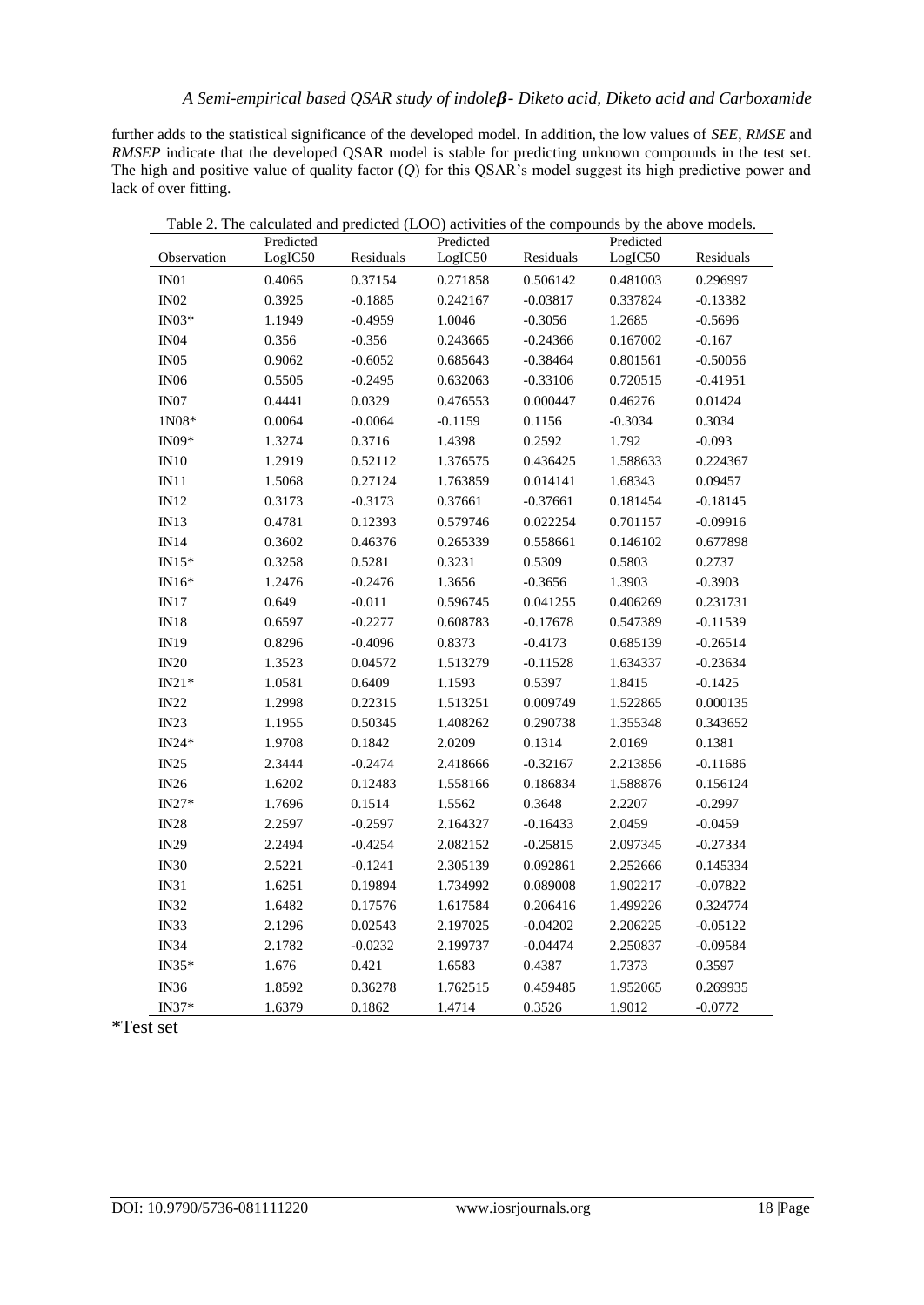

Figure 6: Plot of predicted IC50 vs observed IC50 of training set









## **IV. Conclusions**

In the study, a QSAR model for the activity indole $\beta$ - diketo acid, diketo acid and carboxamide derivatives was successfully developed based on various semi-empirical PM3 descriptors. Significant regression equations were obtained by MLR for 37 indole $\beta$ - diketo acid, diketo acid and carboxamide compounds according to their anti-HIV activity. The QSAR model indicates that the quantum chemical descriptors such as polar surface area, Log P, Energy, minimum and maximum values of electrostatic potential (as mapped onto an electron density surface) play an important role for the anti-HIV activity and pEC50 of indole $\beta$ - diketo acid,